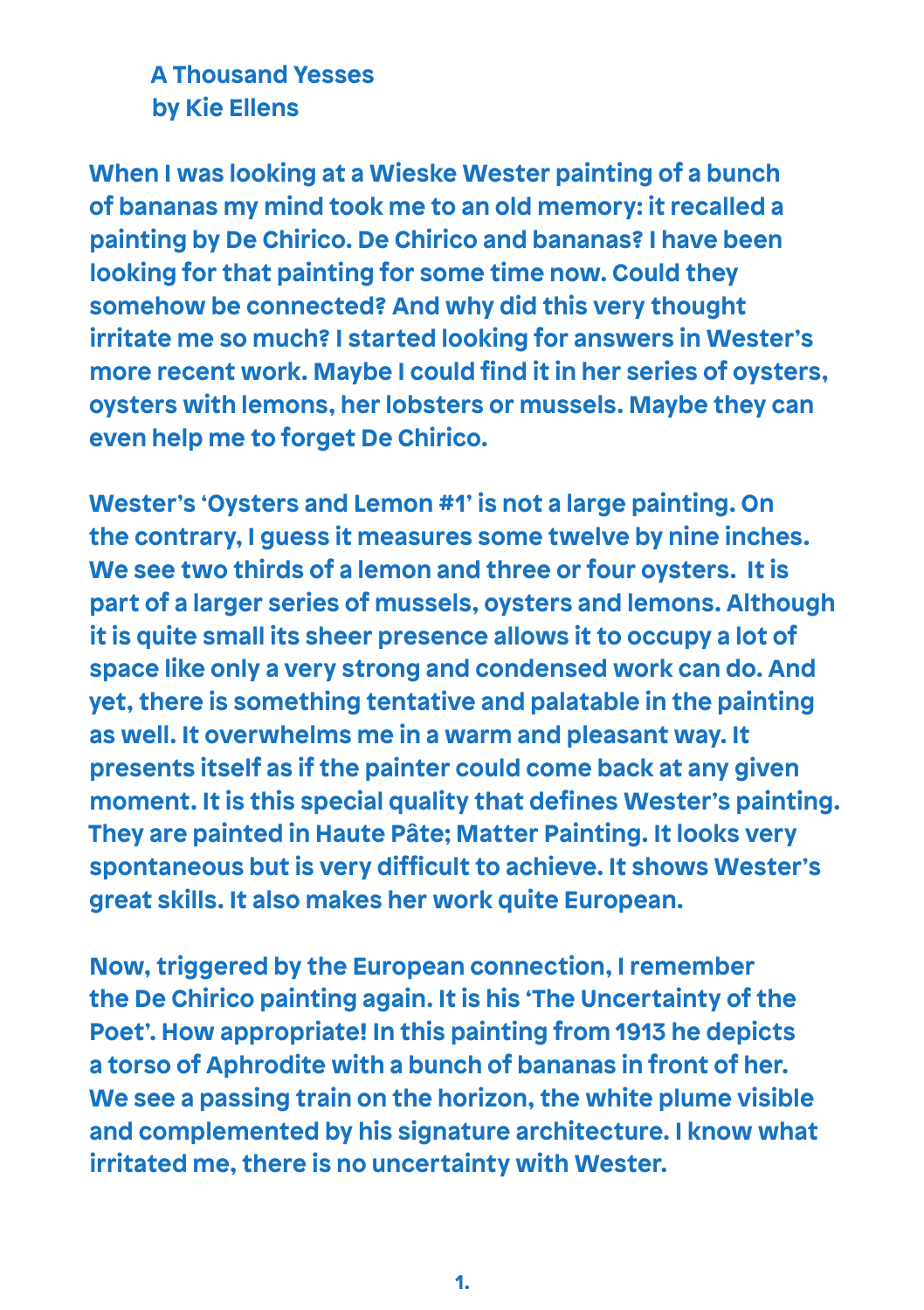**Perhaps my conscious engagement was with the unconscious that reminded me of the surrealist painter De Chirico. His surrealism is embedded in imitation whereas Wester's work is firmly rooted in reality. Her work is capable of giving me an experience of reality. Somehow the difference between figuration and abstraction is not capable to place her art in a pictorial tradition. De Chirico's train only works when I start thinking and connecting the train to other thoughts in my mind: motion, modernity, flight? It only works with my brains. The uncertainty of De Chirico was embraced by, and is part of Surrealism. Painted, it is the illustration of a thought that already existed. Wester's paintings on the contrary are based on reality. They give me an experience of reality. The difference is essential and fundamental.**

**European versus American painters? Wester's paintings have a great abstract quality, when we put the subject aside for a brief moment. They combine openness and intimacy in a way you cannot easily find with the American abstract expressionists. Pollock for example always meant his large paintings to be seen in small rooms. In this way the audience would be unable to distance themselves from the painting. We would be overwhelmed by their size and spectacle, unable to escape. Mentally nor physically.**

**When Jean Fautrier was contemplating this American way of pictorial thought he criticized Franz Kline for it. Kline in turn lashed back and called Fautrier appropriately a 'French Cook!!'. There are different reasons to award Wester with this nickname. Her way of painting relates her to Fautrier who painted haute pâte as well. Wester's painting though is unmistakably from a different era and a contemporary arena. It illustrates a different approach to painting and life. The sublime is traded in for the earthly.**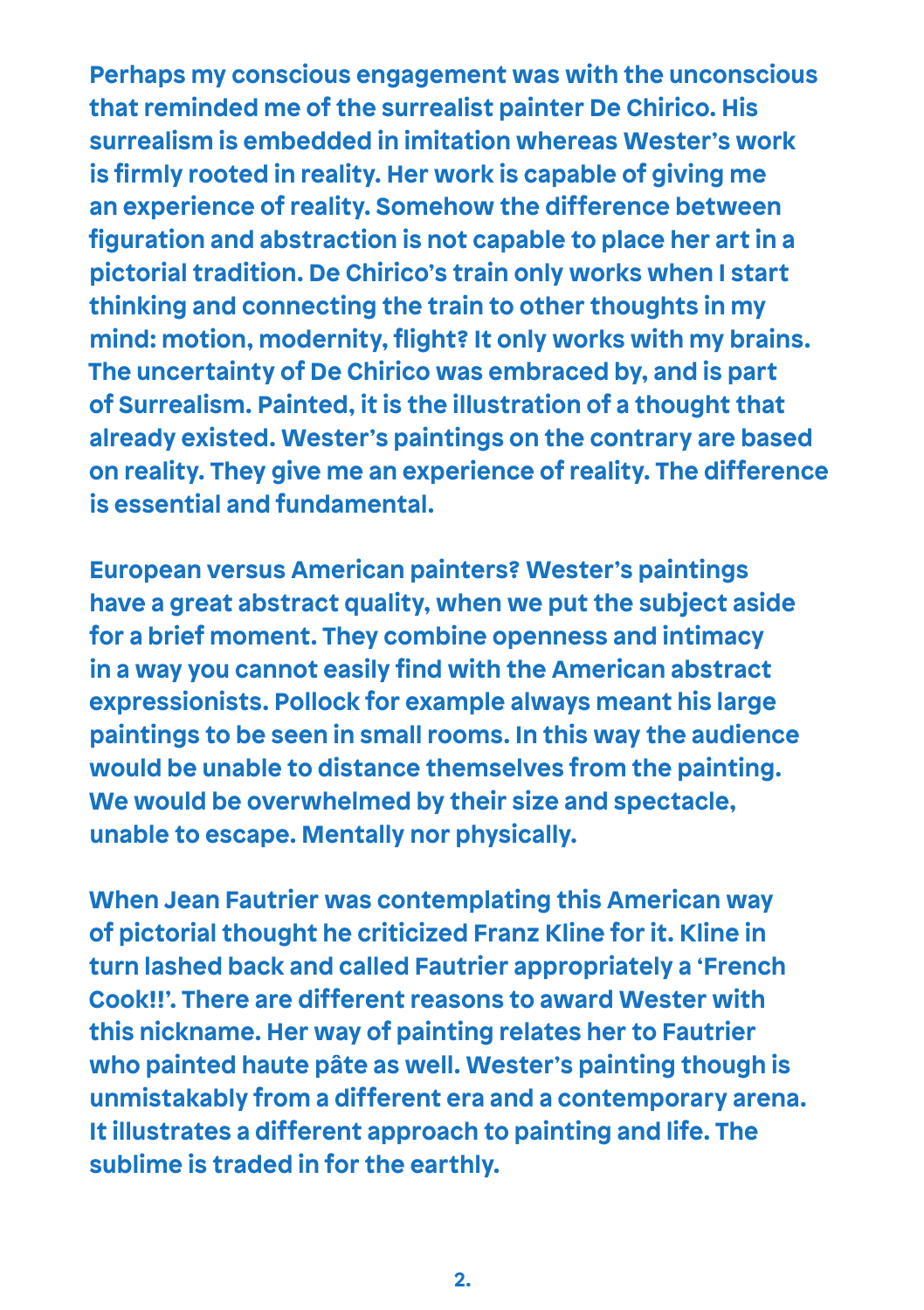**Wester's paintings act out the opposite of Pollock as described above and maybe even more than that. Wester's small paintings can thrive with a lot of white surrounding wall and I can see them functioning in a tiny room. Maybe because the paintings themselves can hardly accommodate the subjects. I too am blown away by them. The bigger the space the more I feel blown away and yet very close to them as if Wester wants to draw me into these paintings. I feel embraced by her work, they become part of me. Their immediacy is contagious.**

**Her work feeds my senses and awakes memories shared within the work: with the oysters, with the lemons, with the occasional lobster. Is this because we live by metaphors? We use metaphors to understand our life, our world. It makes meaning and description transferable and figurative. The banana, a penis, the mussel a vulva? Is it because of this that the oyster is an aphrodisiac? [De Chirico's torso is Aphrodite!]. Wester's work has a sexual connotation that can hardly be missed. That her work is always more than this, always has more subtleties and additional layers makes her a chronicler of true life. It is her never ending and ambitious quest for identity. Who am I and what do these paintings have to say? What is it they want me to know?**

**The work is presenting itself in a very generous way. Her pleasure now is my pleasure. She stops painting at the right moment. Again, not easy. Wester has to allow the painting to tell her when it is done, when it is finished. Sometimes you have to stop even before you know everything the painting wants you to know. It takes a great artist to understand this. You have to be able to recognize an apex, a mountain's zenith. To be able to do this you have to understand life or be willing to face it without restraint.**